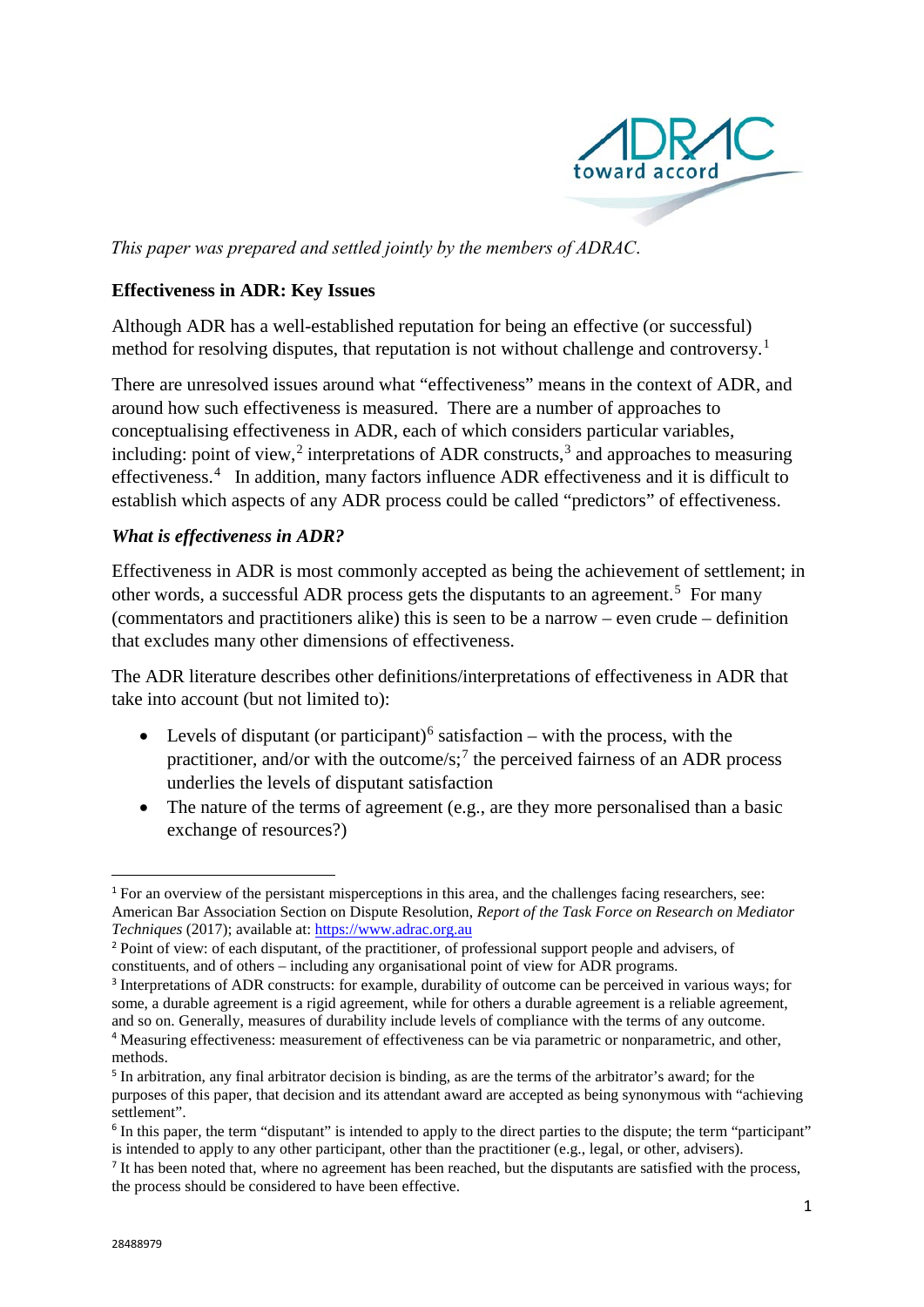- The perceived durability of the agreement<sup>[8](#page-1-0)</sup>
- Perceived improvements in the relationship between the disputants

Effectiveness can include the achievement of settlement plus any, or a combination of any, of the above factors. It can also include a partial agreement and/or the narrowing of the issues in dispute, as well as one-off definitions that are specific to the presenting dispute.

Generally, structured ADR programs tend to define effectiveness in terms of settlement. While this approach may simplify program evaluations, as well as their various reporting mechanisms, it may also promulgate ADR practices and approaches that are focused only on settlement.

It has been suggested that programs with a high settlement rate may not be necessarily either fair or effective,<sup>[9](#page-1-1)</sup> and that focus on settlement might mask disputant dissatisfaction with the process or with the practitioner. Some argue even further that the achievement of settlement is not synonymous with "resolution" because the latter implies a deeper, more complex addressing of the whole dispute situation, whereas the former represents merely a "quick fix" of the major symptoms of the dispute.

# *Two interpretations of "effectiveness" in ADR*

In 1998, The Australian Law Reform Commission published its five objectives for the federal justice system, including associated ADR processes: the system and its processes should be: just, accessible, efficient,  $^{10}$  $^{10}$  $^{10}$  timely, and effective.<sup>[11](#page-1-3)</sup>

Regarding "effective", the ALRC proposed that:

- '*the process should ensure, or at least, encourage a high degree of compliance with the outcome'* [synonymous with durability]
- *'at the conclusion of the process, there should be no need to resort to another forum or process in order to finalise the dispute'* [synonymous with reaching settlement]
- *'the process should promote certainty in the law.*' [12](#page-1-4)

In the National Mediator Accreditation System, the definition of mediation (a specific ADR process), does not include the achievement of settlement:

'Mediation is a process that promotes the self-determination of participants and in which participants, with the support of a mediator:

(a) Communicate with each other, exchange information and seek understanding

<span id="page-1-0"></span><sup>&</sup>lt;sup>8</sup> As noted earlier, the durability of any agreement can vary according to perspective. In brief, durability can be a relatively linear measure for a self-executing agreement, but a less definitive measure of the inherent adaptability of a non-self-executing agreement.

<span id="page-1-1"></span><sup>9</sup> L. Tinder and J. Kellett, 'Fairness, Efficiency and Effectiveness in Court-Based Dispute Resolution Schemes' (2007) 21 *International Journal of Law, Policy and the Family* 322.

<span id="page-1-2"></span><sup>&</sup>lt;sup>10</sup> The issue of efficiency – and cost sayings – that has traditionally been associated with ADR has proven difficult to confirm; overall, the research findings in this area are mixed, and, in one report, the findings could be based only on the practitioners' and disputants' perceptions of cost savings, rather than on objective data. <sup>11</sup> Australian Law Reform Commission, *Rethinking the Federal Civil Litigation System* (Issues Paper 20, ALRC,

<span id="page-1-3"></span><sup>1998).</sup> <sup>12</sup> Australian Law Reform Commission, *Rethinking the Federal Civil Litigation System* (Issues Paper 20, ALRC,

<span id="page-1-4"></span><sup>1998), 3.16.</sup>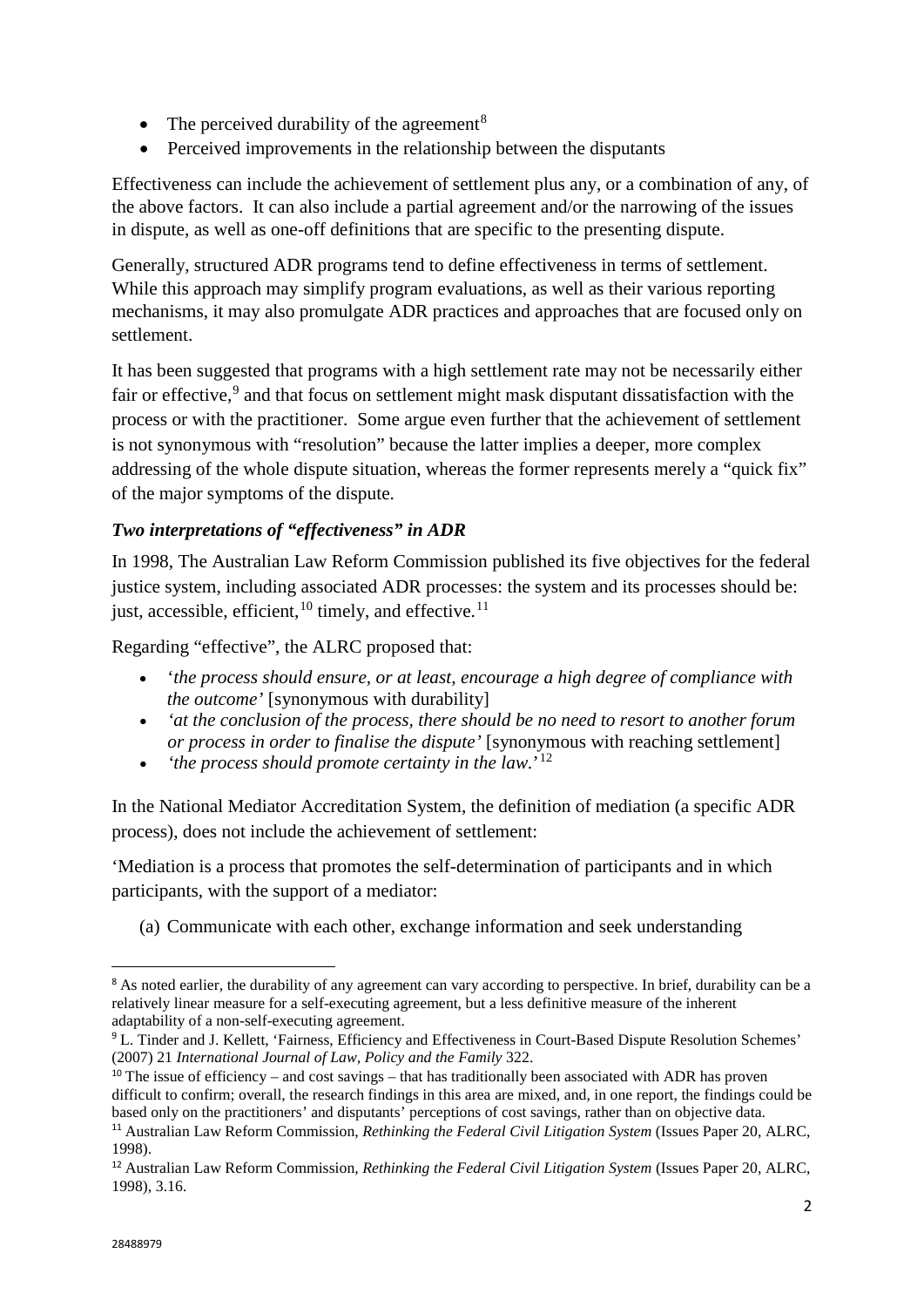- (b) Identify, clarify and explore interests, issues and underlying needs
- (c) Consider their alternatives
- (d) Generate and evaluate options
- (e) Negotiate with each other; and
- (f) Reach and make their own decisions.'[13](#page-2-0)

#### *How is effectiveness in ADR measured?*

On the whole, in any given situation, the preferred definition of effectiveness tends to dictate the way in which the effectiveness is likely to be measured. ADR program evaluations tend to measure settlement rates, although some do include measures of disputant satisfaction.

In particular, court-connected ADR programs<sup>[14](#page-2-1)</sup> measure settlement rates – although they can also measure whether a matter is no longer in the court lists. The latter may not necessarily reflect a settlement having been reached; it may also indicate that one or more disputants chose not to continue with court proceedings – which can be for many reasons other than having achieved settlement.

Disputant (and other participant) perceptions of an ADR process/practitioner/outcome tend to be measured by post-process surveys (or interviews) of the subject disputants/participants; in some instances, ADR practitioners have been surveyed about what they thought the disputants thought about the process. Such surveys can encompass: the nature of the process, disputant participation levels, fairness, the nature of the agreement, the behaviour of the practitioner, the behaviour of the disputants/participants, general/specific satisfaction, disputant relationship improvements, and the durability of any agreement reached. Such research approaches are fraught with methodological problems which remain unresolved; one commentator has recommended recently: '… ADR research questions should look beyond party satisfaction and settlement rates.<sup>[15](#page-2-2)</sup>

Generally, settlement rates are established through examination of program – or court/tribunal – files. As noted above, finalisation of a court file may not necessarily be the result of achieving settlement. Where a court refers a matter to a private ADR process, it is most likely that no further records of the matter are retained by the court. There is a significant proportion of private ADR practitioners and they produce very limited independent data about their processes. In addition, the data from government-funded programs (e.g., court-connected mediation, diversionary/restorative justice, and/or statutory conciliation programs) are often restricted and have quite limited public availability.

Many studies of effectiveness in ADR focus on only one ADR process (most commonly mediation, conciliation, or restorative justice processes)<sup>[16](#page-2-3)</sup>. The findings from a study of one style of process are not necessarily transferable to other ADR processes – let alone to all

<u>.</u>

<span id="page-2-0"></span><sup>&</sup>lt;sup>13</sup> National Mediator Accreditation System (NMAS), 2015, p 2.

<span id="page-2-1"></span><sup>&</sup>lt;sup>14</sup> Court-connected ADR programs can include: mediation, conciliation, restorative justice processes, conferencing, and victim-offender mediation; private ADR processes available for court referral can include any of the above, plus arbitration.

<span id="page-2-2"></span><sup>15</sup> D. T. Eisenberg, 'What We Know and Need to Know about Court-Annexed Dispute Resolution' (2016) 67 *South Carolina Law Review*, p 247.

<span id="page-2-3"></span><sup>&</sup>lt;sup>16</sup> On the whole arbitrations are conducted privately.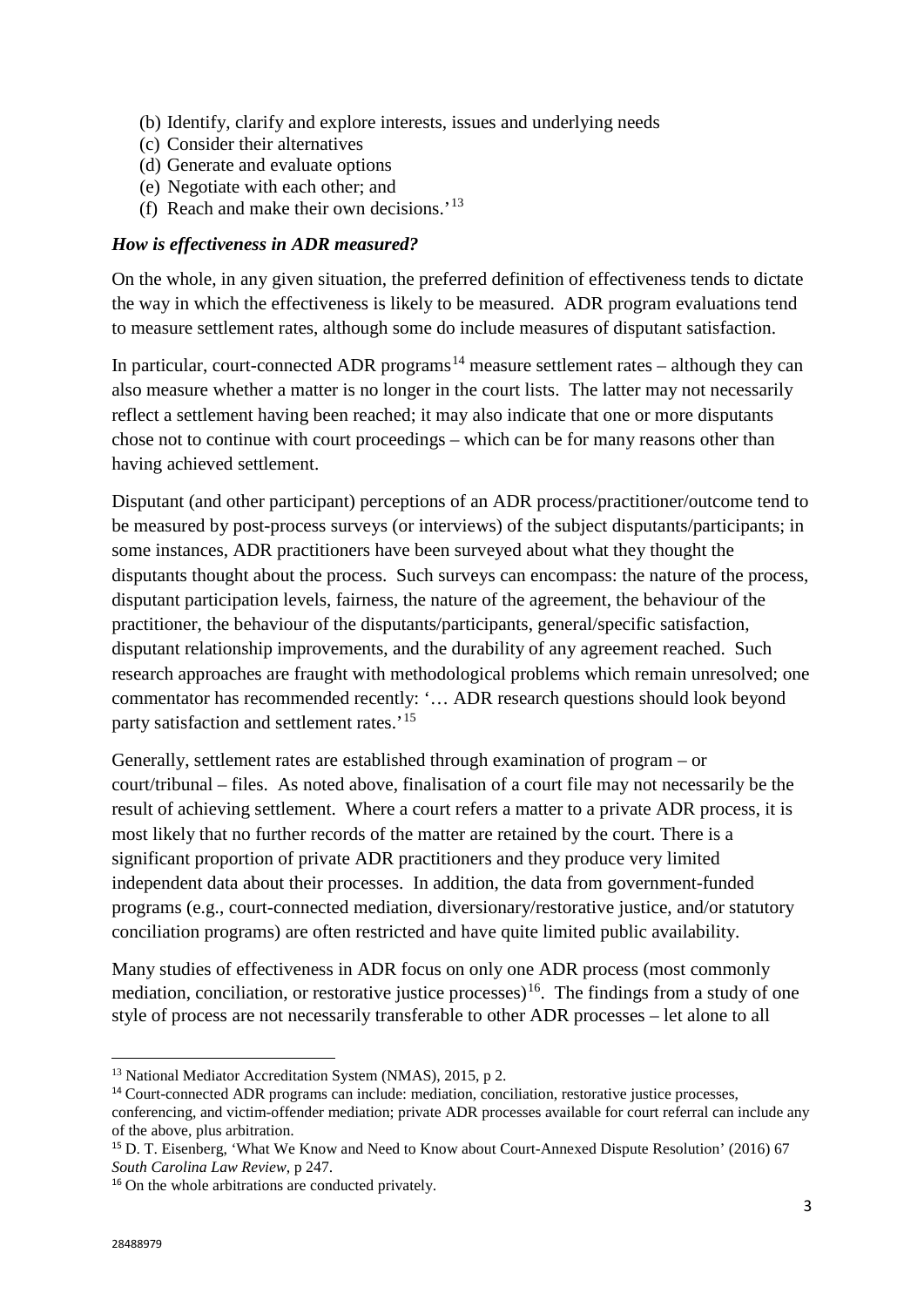ADR processes. It is important for appropriate comparative research designs to be developed that enable cross-process investigations.

Many factors can impede any investigation, or measurement, of effectiveness in ADR. One is the lack of consistency in definitions and in practice of ADR processes.<sup>17</sup> Another is confidentiality and privacy: all ADR processes are protected by significant levels of confidentiality or privacy, limiting their availability for rigorous, independent research scrutiny.

# *Which factors influence effectiveness in ADR?*

Although it has been suggested that the ADR practitioner strongly influences effectiveness in ADR processes,<sup>[18](#page-3-1)</sup> it has also been suggested that the characteristics of the disputants and other participants are also very influential.<sup>19</sup> In fact, many factors have been reported to influence effectiveness in mediation. They include:

- The characteristics and background of the disputants and other participants
- The expectations of the disputants and other participants and disputant expectations created by their advisers
- The nature and extent of any intake and pre-intake process/es
- The nature of the presenting dispute
- The context of the dispute, the disputants, and the mediation process
- The *institutional* context of the dispute, the mediation process, and the mediator
- The timing of the mediation process
- Whether attendance at the mediation is voluntary or mandated (noting that reaching an agreement is not mandatory)
- The skills, approach, style, background, and philosophy of the mediator

While it is reasonable to assume that any of these factors could be readily applied in other ADR processes, it is difficult to design research approaches that can properly investigate the extent of these influences.

There are no consistent research data confirming that any model of mediation practice is more effective than any other model of mediation practice.

Additional factors that are likely to influence the reliability of effectiveness data include:

- Private mediators select matters that are more likely to reach agreement thus skewing any settlement data $^{20}$  $^{20}$  $^{20}$
- In most court-connected restorative justice programs, offenders are required to admit the offence in order to gain access to the program; it has been suggested that this

<span id="page-3-0"></span> <sup>17</sup> See: L. Boulle, *Mediation Principles Process Practice* (3rd ed, LexisNexis Butterworths, Australia, 2011); T. Sourdin, *Alternative Dispute Resolution* (5<sup>th</sup> Ed, Thompson Reuters, Australia, 2016).

<span id="page-3-1"></span><sup>18</sup> K. Mack, *Court Referral to ADR: Criteria and Research* (National ADR Advisory Council and Australian Institute of Judicial Administration, 2003).

<span id="page-3-2"></span><sup>19</sup> R. L. Wissler, 'Mediation and Adjudication in the Small Claims Court: the Effects of Process and Case Characteristics' (1995) 29(2) *Law and Society Review* 323.

<span id="page-3-3"></span><sup>20</sup> For example, see J. A. Wall, Jr, and D. E. Rude, 'The Judge as Mediator' (1991) 76(1*) Journal of Applied Psychology* 54.